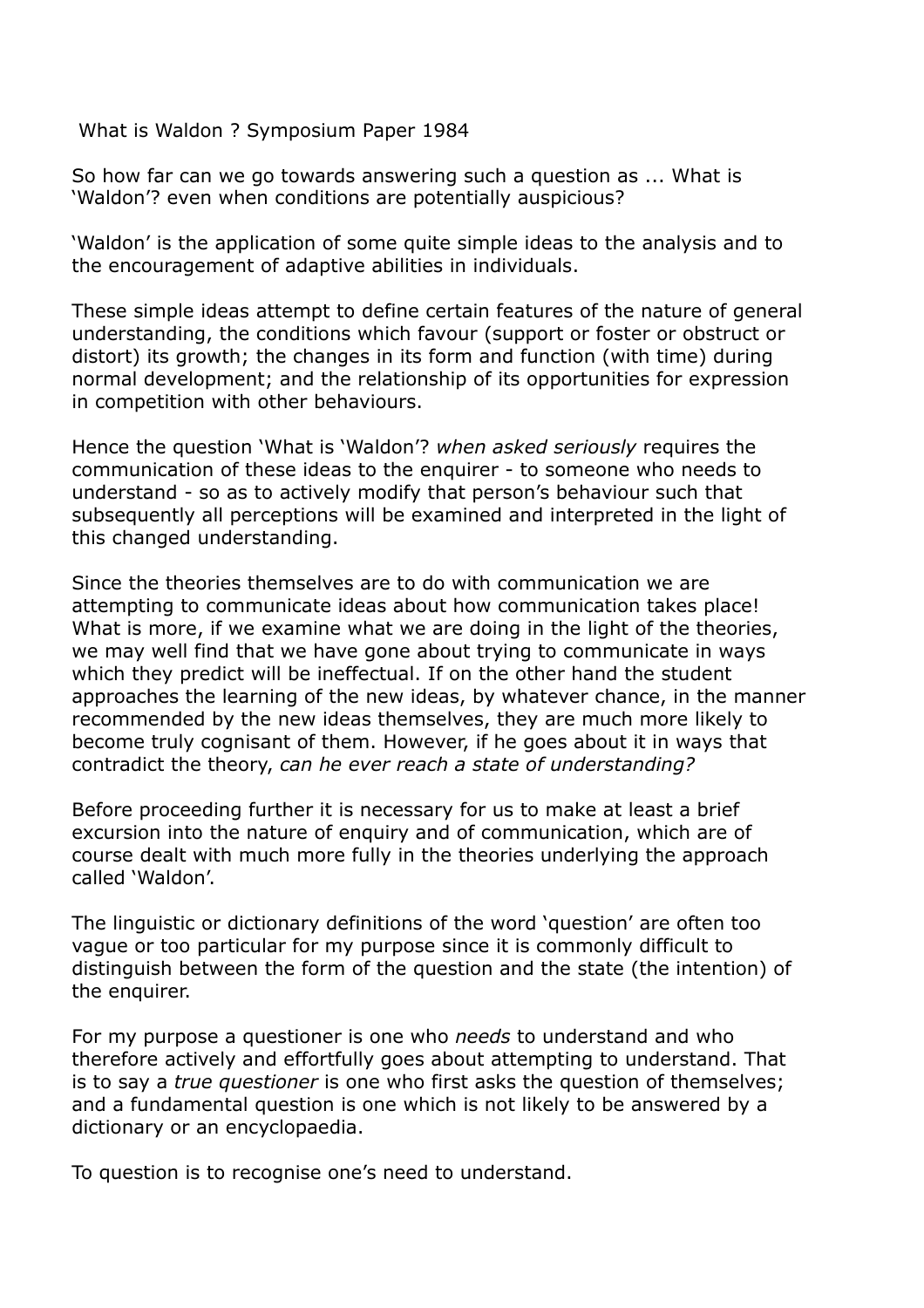The word communication also connotes too particular a process for my liking and even specialists in communication systems often tend to assume that for all practical purposes the act of communication requires a 'sender' and a 'receiver', whereas anyone familiar with my theories will recognise that I consider the 'receiver' - or better, the receiving observer - to be the only essential participant in the act of communication.

However, although approaching the problem in a rather different way from communications engineers, I would certainly not quarrel with their notion that the essence of communication might be considered as the resolution of a state of uncertainty.

Since the process or act of observation is central to both experiencing in general and to communication, however defined, it is easy to suspect a parallel between (or as I would rather say, the identity of) the two.

Thus an observation may be seen as occurring as a temporary change in the:

State of Active Expectancy (pre-awareness) (of the notion in question)

### ACTIVE SCANNING (Motivation)

This coincides with the state of active searching for fragments of pattern any pattern in any modality- through a process of scanning, which once found induces a ...

State of Uncertainty (Drive)

# APPLICATION OF GENERAL UNDERSTANDING

This coincides with a, now directed, drive towards discovering the most satisfying ways of arranging the fragments apprehended, which activity continues until is reached a ...

State of Resolution (or some degree of resolution) of that uncertainty

This resolution coincides with some degree of subsidence of the need and a tendency to return once again to the background ...

**State of Active Expectancy** 

ACTIVE SCANNING (see diagram - PDF adjacent to this paper)

It is not necessary to analyse this process further to recognise quite clearly that, in the process of learning to understand, the onus is entirely on the learner, on their effortfully active striving to understand.

The teacher can facilitate the process, encourage a state of motivated preparedness, offer a suitable learning substrate, apply certain constraints etc., but learning to understand implies thinking, active thinking as all real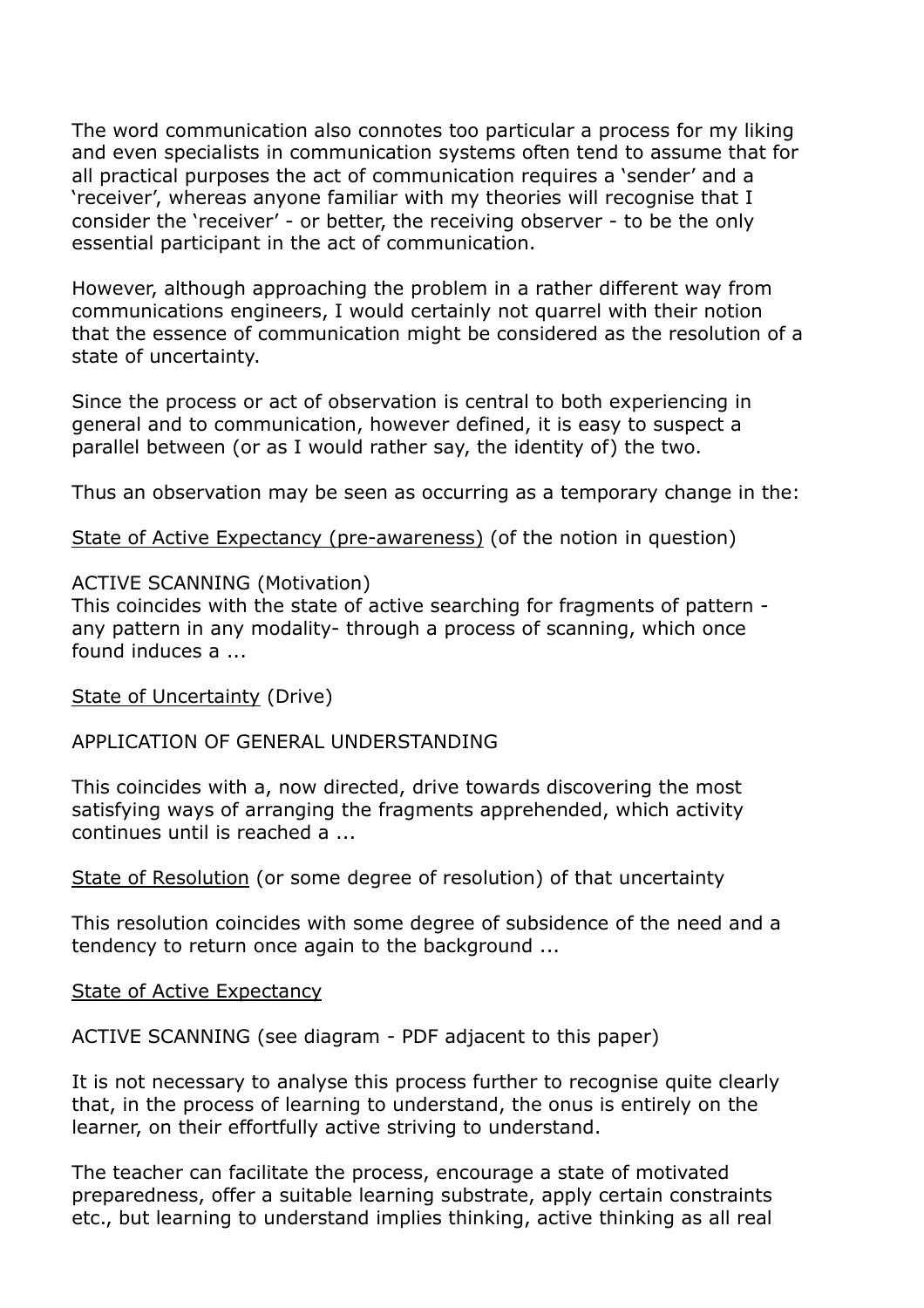thinking must be, an effortful activity which is quite as exhausting of the emotional drive as any activity can be.

Hence our question, like all real or fundamental questions, can be truly answered only by the questioner themselves and for themselves.

Others can 'lead' the discovery to some extent, and also facilitate the process somewhat - this is what education means - but a true questioner, one who needs to know, must (in the long run) seek to satisfy their own need.

It is not possible to transmit *understanding* by means of words.

It is not possible to explain a novel fundamental concept.

So, to return to our question, 'What is 'Waldon'?

It should by now be clear that there can be no straightforward verbal answer to the question. To expect one is to mistake the nature of the communication process. I can only - it is possible only to - point in the direction, illuminate some of the pathway and indicate some of the constraining barriers; the rest is up to the enquirer.

So ... bearing these points in mind - What is 'Waldon'?

'Waldon' is the intention to encourage the growth of self reliance and independence within social and non-social conditions in (any and all) individuals by means of educational principles derived from the observed development of young children.

These observations lead to the recognition that children learn best in ways and under conditions which are often at variance with the intuitions of adults who base their actions and expectations on grown-up values and on their own parentally felt need for the children in their care.

These ideas are summed up and formulated in theories of:

Learning - comprising a description of the conditions for, and manner of, gain in experience and understanding, and of Development - being an outline of the rules governing the form and growth of understanding.

# Theories of Learning and Development

Understanding is that faculty which determines how effectively an organism learns to adapt to changing conditions.

Human understanding develops over a prolonged period and a significant proportion of the organism's life.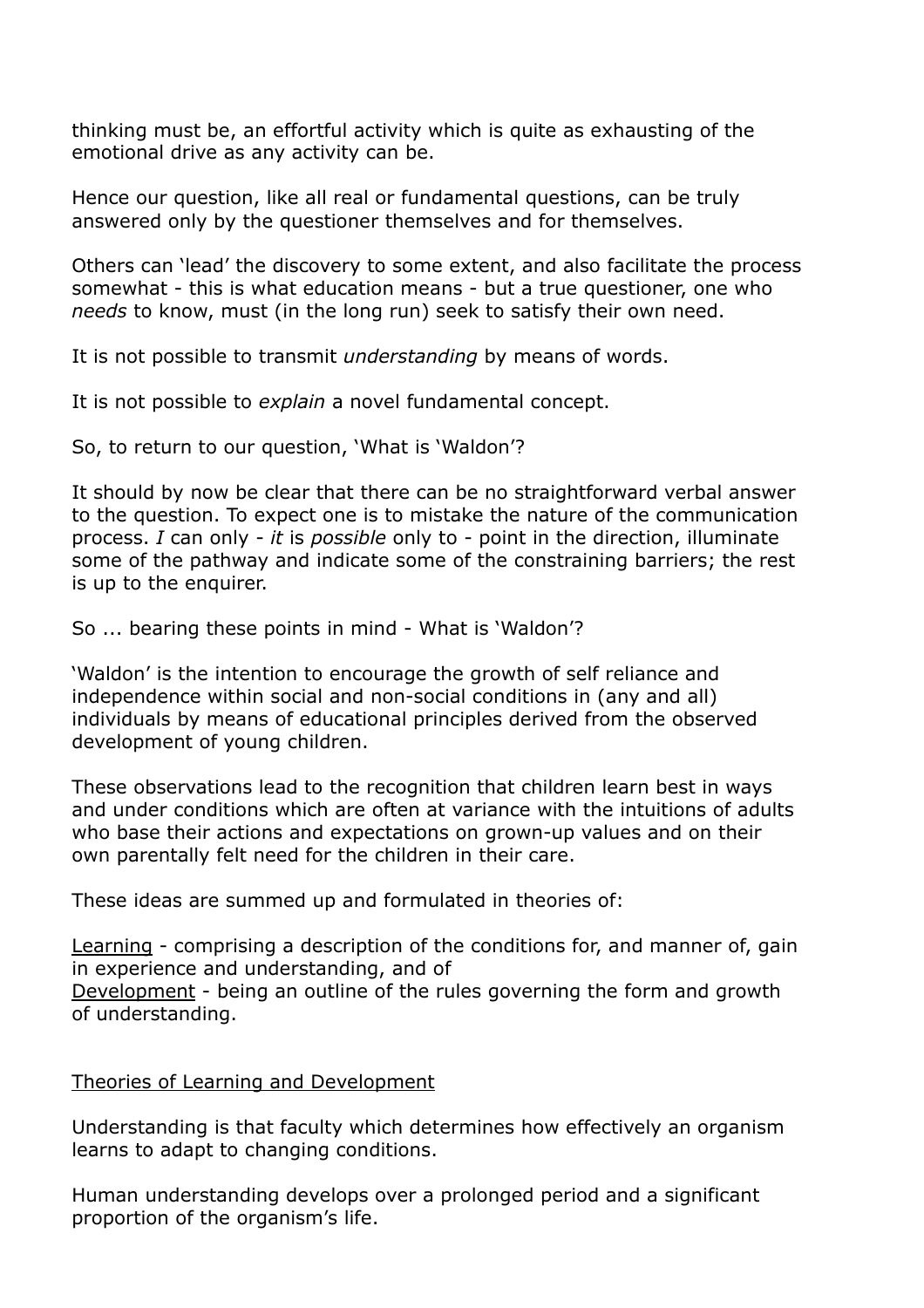Human understanding consists of two components:

a primary or general understanding (GU) which closely resembles in form and development that of all other humans (but leads naturally to the personal, particular application of these, inviting a wide range of individuality)

## and

a secondary, largely contingent, cultural-particular understanding (CPU) which varies greatly according to the society to which the organism belongs and reflects the ideals of the elders of that society.

# Theory of Learning - 'Waldon'

The two forms of understanding are learned quite differently and under greatly differing sets of conditions.

The manner in which *general experience* is actively and selectively acquired, and subsequently becomes organised and assimilated so as to modify the general understanding; the nature and functions of motivation; the notions of familiarity in perception, and the dynamic influence of constraint etc; and especially the central role of the observation in the growth and exercise of understanding, are ingredients of the theory of learning.

# Theory of Development - 'Waldon'

General understanding develops according to a universal pattern in which the earlier is the origin of and gives rise to the later, and the later invariably grows out from the earlier and always contains evidence of this.

The enormous acceleration to produce the necessary exponential gain required by the human organism during the preparatory period of childhood is accounted for by the several learning-how-to-learn tools (Waldon) which, being forged in the early years by a fairly simple process of organised accretion, effectively increase the amount, suitability and quality of the experience gained subsequently.

The remarkable ability of a child to learn so readily the complex rules of their mother tongue (conventional language) is explained by the contention that the structure and rules of language and of general understanding are identical - that fundamental language and general understanding are in fact one and the same thing.

A description of the form and changes of form of general understanding during its growth is the subject matter of the theory of development.